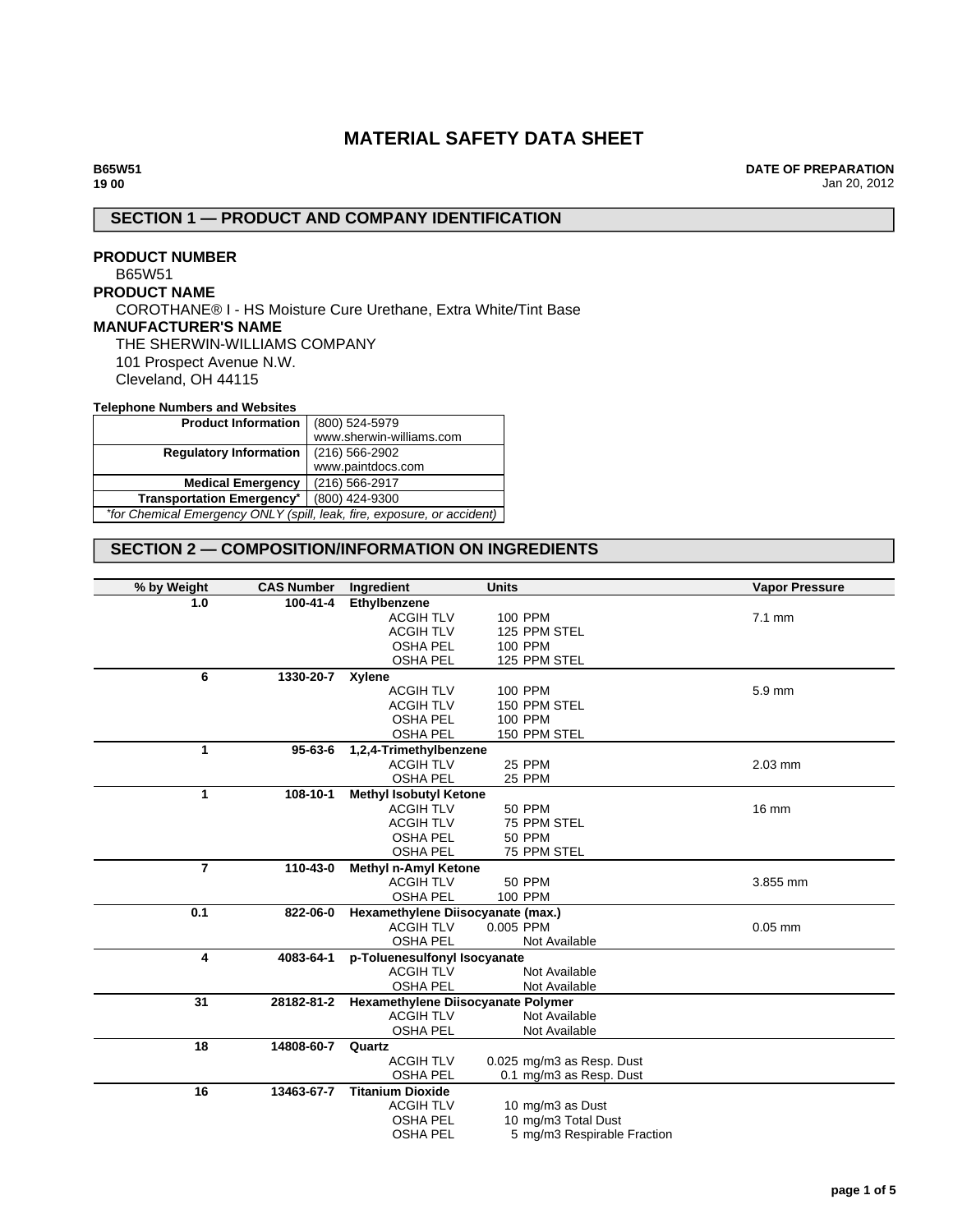## **SECTION 3 — HAZARDS IDENTIFICATION**

#### **ROUTES OF EXPOSURE**

INHALATION of vapor or spray mist.

#### EYE or SKIN contact with the product, vapor or spray mist. **EFFECTS OF OVEREXPOSURE**

- - **EYES:** Irritation.

**SKIN:** Prolonged or repeated exposure may cause irritation.

**INHALATION:** Irritation of the upper respiratory system.

May cause nervous system depression. Extreme overexposure may result in unconsciousness and possibly death.

Prolonged overexposure to hazardous ingredients in Section 2 may cause adverse chronic effects to the following organs or systems: • the liver

• the urinary system

• the reproductive system

### **SIGNS AND SYMPTOMS OF OVEREXPOSURE**

Headache, dizziness, nausea, and loss of coordination are indications of excessive exposure to vapors or spray mists.

Redness and itching or burning sensation may indicate eye or excessive skin exposure.

#### **MEDICAL CONDITIONS AGGRAVATED BY EXPOSURE**

May cause allergic respiratory and/or skin reaction in susceptible persons or sensitization. This effect may be delayed several hours after exposure.

Persons sensitive to isocyanates will experience increased allergic reaction on repeated exposure.

#### **CANCER INFORMATION**

For complete discussion of toxicology data refer to Section 11.

### **SECTION 4 — FIRST AID MEASURES**

- **EYES:** Flush eyes with large amounts of water for 15 minutes. Get medical attention.
- **SKIN:** Wash affected area thoroughly with soap and water.
	- Remove contaminated clothing and launder before re-use.
- **INHALATION:** If any breathing problems occur during use, **LEAVE THE AREA** and get fresh air. If problems remain or occur later, **IMMEDIATELY** get medical attention.
- **INGESTION:** Do not induce vomiting. Get medical attention immediately.

**LEL**

### **SECTION 5 — FIRE FIGHTING MEASURES**

| <b>FLASH POINT</b> |  |
|--------------------|--|
| 108 °F PMCC        |  |

#### **UEL FLAMMABILITY CLASSIFICATION**

7.9 1.0 Combustible, Flash above 99 and below 200 °F

**EXTINGUISHING MEDIA**

#### Carbon Dioxide, Dry Chemical, Foam

#### **UNUSUAL FIRE AND EXPLOSION HAZARDS**

Closed containers may explode when exposed to extreme heat.

Application to hot surfaces requires special precautions.

During emergency conditions overexposure to decomposition products may cause a health hazard. Symptoms may not be immediately apparent. Obtain medical attention.

#### **SPECIAL FIRE FIGHTING PROCEDURES**

Full protective equipment including self-contained breathing apparatus should be used.

Water spray may be ineffective. If water is used, fog nozzles are preferable. Water may be used to cool closed containers to prevent pressure build-up and possible autoignition or explosion when exposed to extreme heat.

### **SECTION 6 — ACCIDENTAL RELEASE MEASURES**

### **STEPS TO BE TAKEN IN CASE MATERIAL IS RELEASED OR SPILLED**

Remove all sources of ignition. Ventilate the area.

All personnel in the area should be protected as in Section 8.

Cover spill with absorbent material. Deactivate spilled material with a 10% ammonium hydroxide solution (household ammonia). After 10 minutes, collect in open containers and add more ammonia. Cover loosely. Wash spill area with soap and water.

# **SECTION 7 — HANDLING AND STORAGE**

### **STORAGE CATEGORY**

### DOL Storage Class II

### **PRECAUTIONS TO BE TAKEN IN HANDLING AND STORAGE**

Contents are COMBUSTIBLE. Keep away from heat and open flame.

Consult NFPA Code. Use approved Bonding and Grounding procedures.

Keep container closed when not in use. Transfer only to approved containers with complete and appropriate labeling. Do not take internally. Keep out of the reach of children.

| <b>HMIS Codes</b>   |    |  |
|---------------------|----|--|
| <b>Health</b>       | 3* |  |
| <b>Flammability</b> |    |  |
| Reactivity          |    |  |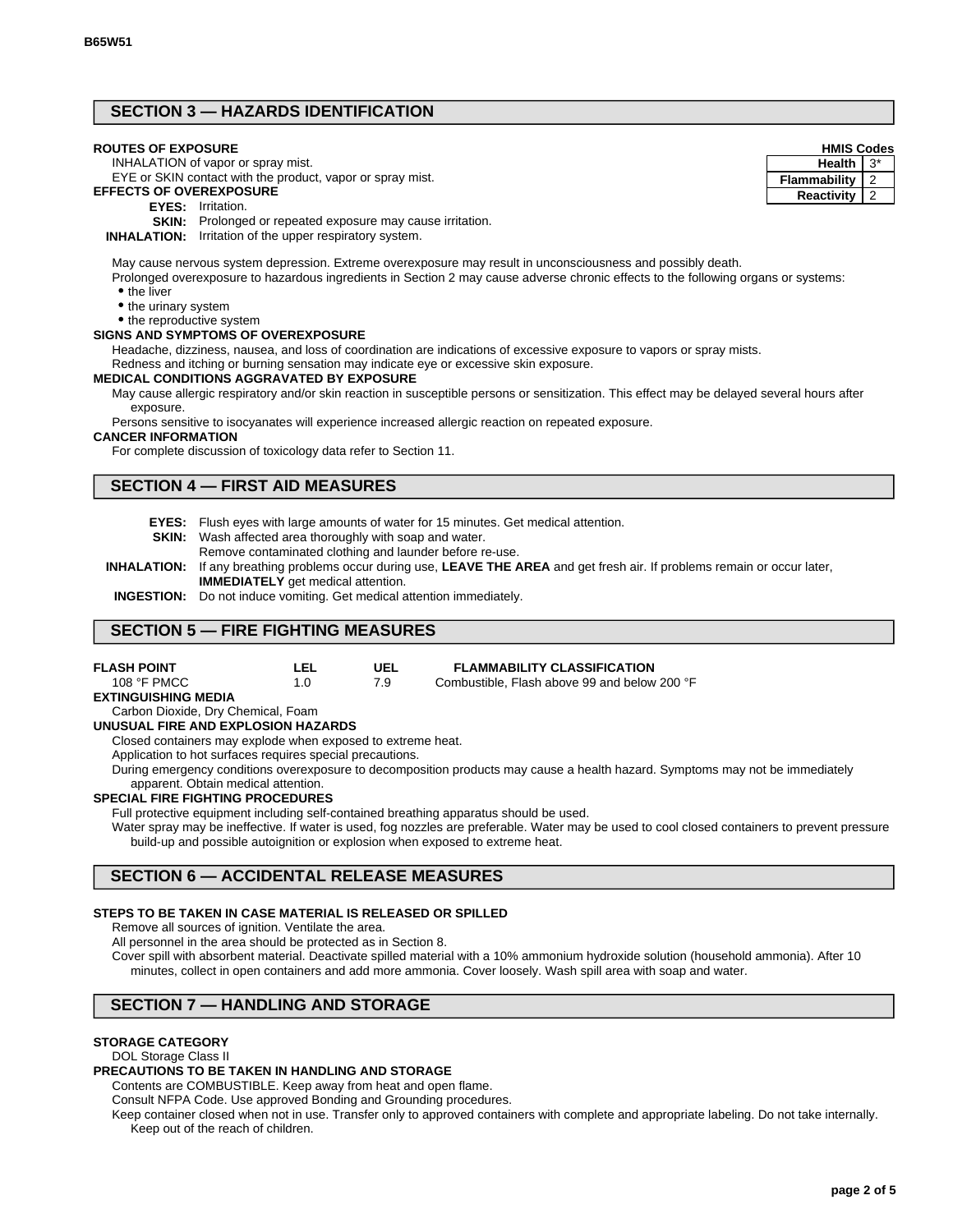### **SECTION 8 — EXPOSURE CONTROLS/PERSONAL PROTECTION**

#### **PRECAUTIONS TO BE TAKEN IN USE**

### **NO PERSON SHOULD USE THIS PRODUCT, OR BE IN THE AREA WHERE IT IS BEING USED, IF THEY HAVE CHRONIC (LONG-TERM) LUNG OR BREATHING PROBLEMS OR IF THEY EVER HAD A REACTION TO ISOCYANATES.**

Use only with adequate ventilation.

Avoid contact with skin and eyes. Avoid breathing vapor and spray mist.

Wash hands after using.

This coating may contain materials classified as nuisance particulates (listed "as Dust" in Section 2) which may be present at hazardous levels only during sanding or abrading of the dried film. If no specific dusts are listed in Section 2, the applicable limits for nuisance dusts are

ACGIH TLV 10 mg/m3 (total dust), 3 mg/m3 (respirable fraction), OSHA PEL 15 mg/m3 (total dust), 5 mg/m3 (respirable fraction).

### **VENTILATION**

Local exhaust preferable. General exhaust acceptable if the exposure to materials in Section 2 is maintained below applicable exposure limits. Refer to OSHA Standards 1910.94, 1910.107, 1910.108.

#### **RESPIRATORY PROTECTION**

Where overspray is present, a positive pressure air supplied respirator (TC19C NIOSH/MSHA approved) should be worn. If unavailable, a properly fitted organic vapor/particulate respirator approved by NIOSH/MSHA for protection against materials in Section 2 may be effective. Follow respirator manufacturers directions for use. Wear the respirator for the whole time of spraying and until all vapors and mists are gone. **NO PERSONS SHOULD BE ALLOWED IN THE AREA WHERE THIS PRODUCT IS BEING USED UNLESS EQUIPPED WITH THE SAME RESPIRATOR PROTECTION RECOMMENDED FOR THE PAINTERS.**

When sanding or abrading the dried film, wear a dust/mist respirator approved by NIOSH/MSHA for dust which may be generated from this product, underlying paint, or the abrasive.

#### **PROTECTIVE GLOVES**

To prevent skin contact, wear gloves which are recommended by glove supplier for protection against materials in Section 2. **EYE PROTECTION**

Wear safety spectacles with unperforated sideshields.

### **OTHER PROTECTIVE EQUIPMENT**

Use barrier cream on exposed skin.

#### **OTHER PRECAUTIONS**

Intentional misuse by deliberately concentrating and inhaling the contents can be harmful or fatal.

### **SECTION 9 — PHYSICAL AND CHEMICAL PROPERTIES**

| <b>PRODUCT WEIGHT</b> 11.23 lb/gal                         |  | 1345 g/l                                                     |  |  |
|------------------------------------------------------------|--|--------------------------------------------------------------|--|--|
| <b>SPECIFIC GRAVITY 1.35</b>                               |  |                                                              |  |  |
| BOILING POINT 237 - 337 °F                                 |  | 113 - 169 °C                                                 |  |  |
| <b>MELTING POINT</b> Not Available                         |  |                                                              |  |  |
| <b>VOLATILE VOLUME</b> 33%                                 |  |                                                              |  |  |
| <b>EVAPORATION RATE</b> Slower than ether                  |  |                                                              |  |  |
| <b>VAPOR DENSITY</b> Heavier than air                      |  |                                                              |  |  |
| <b>SOLUBILITY IN WATER N.A.</b>                            |  |                                                              |  |  |
| VOLATILE ORGANIC COMPOUNDS (VOC Theoretical - As Packaged) |  |                                                              |  |  |
|                                                            |  | 2.34 lb/gal 281 g/l Less Water and Federally Exempt Solvents |  |  |
| 2.34 lb/gal 281 g/l Emitted VOC                            |  |                                                              |  |  |

### **SECTION 10 — STABILITY AND REACTIVITY**

### **STABILITY — Stable**

**CONDITIONS TO AVOID**

### None known.

#### **INCOMPATIBILITY**

Contamination with Water, Alcohols, Amines and other compounds which react with isocyanates, may result in dangerous pressure in, and possible bursting of, closed containers.

#### **HAZARDOUS DECOMPOSITION PRODUCTS**

By fire: Carbon Dioxide, Carbon Monoxide , Oxides of Nitrogen, possibility of Hydrogen Cyanide

#### **HAZARDOUS POLYMERIZATION**

Will not occur

### **SECTION 11 — TOXICOLOGICAL INFORMATION**

#### **CHRONIC HEALTH HAZARDS**

Reports have associated repeated and prolonged overexposure to solvents with permanent brain and nervous system damage. Ethylbenzene is classified by IARC as possibly carcinogenic to humans (2B) based on inadequate evidence in humans and sufficient evidence in laboratory animals. Lifetime inhalation exposure of rats and mice to high ethylbenzene concentrations resulted in increases in certain types of cancer, including kidney tumors in rats and lung and liver tumors in mice. These effects were not observed in animals exposed to lower concentrations. There is no evidence that ethylbenzene causes cancer in humans.

Crystalline Silica (Quartz, Cristobalite) is listed by IARC and NTP. Long term exposure to high levels of silica dust, which can occur only when sanding or abrading the dry film, may cause lung damage (silicosis) and possibly cancer.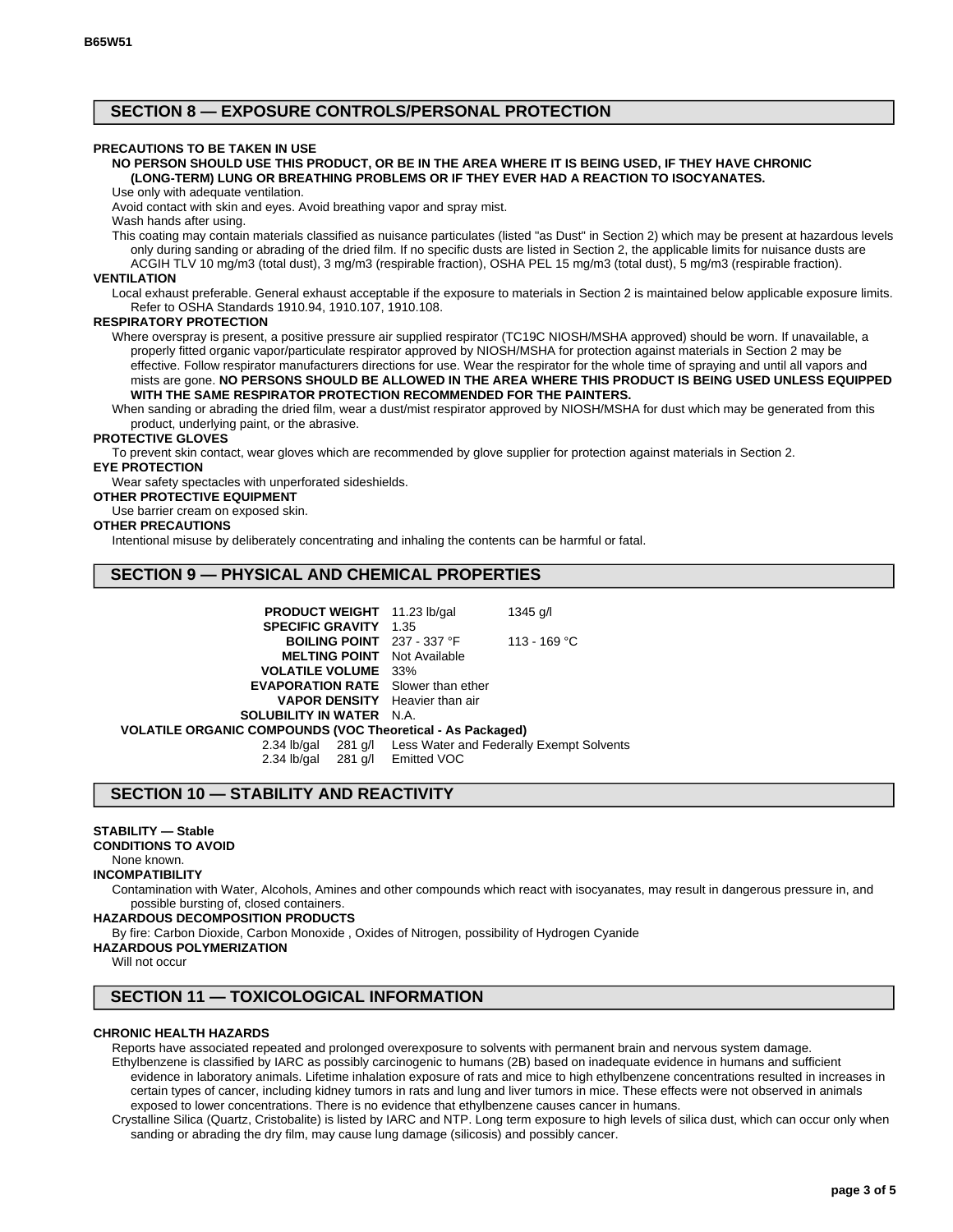IARC's Monograph No. 93 reports there is sufficient evidence of carcinogenicity in experimental rats exposed to titanium dioxide but inadequate evidence for carcinogenicity in humans and has assigned a Group 2B rating. In addition, the IARC summary concludes, "No significant exposure to titanium dioxide is thought to occur during the use of products in which titanium is bound to other materials, such as paint."

| TOXICOLOGY DATA |  |  |
|-----------------|--|--|

| <b>CAS No.</b>                            | <b>Ingredient Name</b>             |                                   |     |               |  |  |
|-------------------------------------------|------------------------------------|-----------------------------------|-----|---------------|--|--|
| 100-41-4                                  | Ethylbenzene                       |                                   |     |               |  |  |
|                                           |                                    | LC50 RAT                          | 4HR | Not Available |  |  |
|                                           |                                    | LD50 RAT                          |     | 3500 mg/kg    |  |  |
| 1330-20-7                                 | Xylene                             |                                   |     |               |  |  |
|                                           |                                    | LC50 RAT                          | 4HR | 5000 ppm      |  |  |
|                                           |                                    | LD50 RAT                          |     | 4300 mg/kg    |  |  |
| $95 - 63 - 6$                             | 1,2,4-Trimethylbenzene             |                                   |     |               |  |  |
|                                           |                                    | LC50 RAT                          | 4HR | Not Available |  |  |
|                                           |                                    | LD50 RAT                          |     | Not Available |  |  |
| 108-10-1                                  | <b>Methyl Isobutyl Ketone</b>      |                                   |     |               |  |  |
|                                           |                                    | LC50 RAT                          | 4HR | Not Available |  |  |
|                                           |                                    | LD50 RAT                          |     | 2080 mg/kg    |  |  |
| 110-43-0                                  | <b>Methyl n-Amyl Ketone</b>        |                                   |     |               |  |  |
|                                           |                                    | LC50 RAT                          | 4HR | Not Available |  |  |
|                                           |                                    | LD50 RAT                          |     | 1670 mg/kg    |  |  |
| 822-06-0                                  |                                    | Hexamethylene Diisocyanate (max.) |     |               |  |  |
|                                           |                                    | LC50 RAT                          | 4HR | Not Available |  |  |
|                                           |                                    | LD50 RAT                          |     | 738 mg/kg     |  |  |
| 4083-64-1<br>p-Toluenesulfonyl Isocyanate |                                    |                                   |     |               |  |  |
|                                           |                                    | LC50 RAT                          | 4HR | Not Available |  |  |
|                                           |                                    | LD50 RAT                          |     | Not Available |  |  |
| 28182-81-2                                | Hexamethylene Diisocyanate Polymer |                                   |     |               |  |  |
|                                           |                                    | LC50 RAT                          | 4HR | Not Available |  |  |
|                                           |                                    | LD50 RAT                          |     | Not Available |  |  |
| 14808-60-7                                | Quartz                             |                                   |     |               |  |  |
|                                           |                                    | LC50 RAT                          | 4HR | Not Available |  |  |
|                                           |                                    | LD50 RAT                          |     | Not Available |  |  |
| 13463-67-7                                | <b>Titanium Dioxide</b>            |                                   |     |               |  |  |
|                                           |                                    | LC50 RAT                          | 4HR | Not Available |  |  |
|                                           |                                    | LD50 RAT                          |     | Not Available |  |  |
|                                           |                                    |                                   |     |               |  |  |

### **SECTION 12 — ECOLOGICAL INFORMATION**

#### **ECOTOXICOLOGICAL INFORMATION**

No data available.

### **SECTION 13 — DISPOSAL CONSIDERATIONS**

#### **WASTE DISPOSAL METHOD**

Waste from this product may be hazardous as defined under the Resource Conservation and Recovery Act (RCRA) 40 CFR 261. Waste must be tested for ignitability to determine the applicable EPA hazardous waste numbers. Incinerate in approved facility. Do not incinerate closed container. Dispose of in accordance with Federal, State/Provincial, and Local regulations regarding pollution.

## **SECTION 14 — TRANSPORT INFORMATION**

Multi-modal shipping descriptions are provided for informational purposes and do not consider container sizes. The presence of a shipping description for a particular mode of transport (ocean, air, etc.), does not indicate that the product is packaged suitably for that mode of transport. All packaging must be reviewed for suitability prior to shipment, and compliance with the applicable regulations is the sole responsibility of the person offering the product for transport.

#### **US Ground (DOT)**

May be Classed as a Combustible Liquid for U.S. Ground.

UN1263, PAINT, 3, PG III, (ERG#128)

**DOT (Dept of Transportation) Hazardous Substances & Reportable Quantities** Xylenes (isomers and mixture) 100 lb RQ

**Bulk Containers may be Shipped as (check reportable quantities):**

RQ, UN1263, PAINT, 3, PG III, (XYLENES (ISOMERS AND MIXTURE)),

(ERG#128)

**Canada (TDG)**

May be Classed as a Combustible Liquid for Canadian Ground.

UN1263, PAINT, CLASS 3, PG III, (ERG#128)

#### **IMO**

5 Liters (1.3 Gallons) and Less may be Shipped as Limited Quantity.